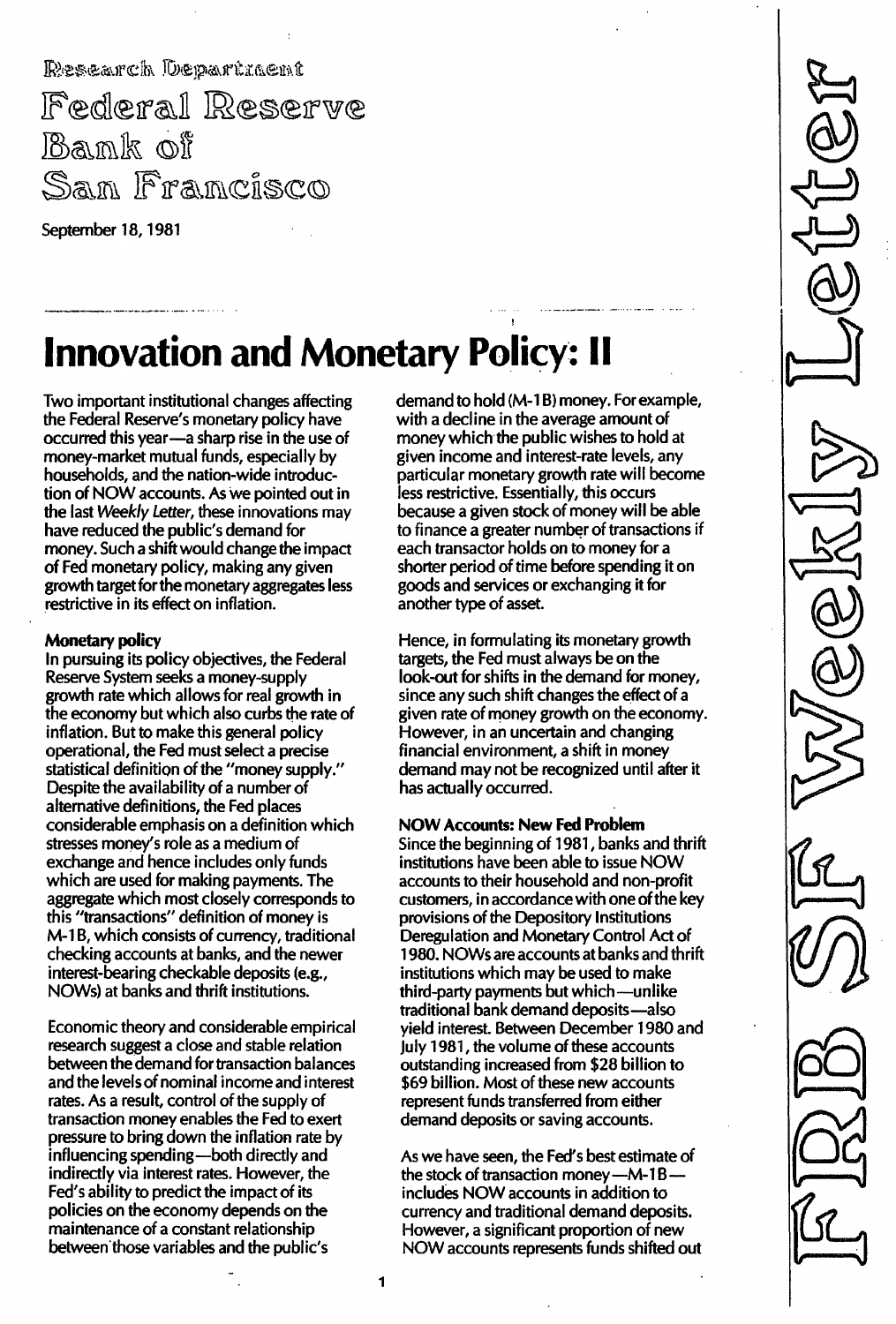Research Department

# Federal Reserve<br>Bank of San Francisco.

Opinions expressed in this newsletter do not necessarilv reflect the views of the management of the Federal Reserve Bank of San Francisco, or of the Board of Covernors of the Federal Reserve System.

of savings deposits and other non-transaction instruments, which yield about the same as NOWs but are not checkable. As a result. M-l B's growth rate has been inflated this year because it contains a component which it did not include in earlier years. Moreover, although funds transferred from savings to NOWs may be used to make payments, their owners probably will continue to treat them as savings rather than transaction accounts. This poses a problem for the Fed because it wishes to control the rate of growth of transaction balances. Therefore, the Fed has attempted to construct a statistical magnitude comparable to the earlier M-1B series by adjusting the data to exclude balances shifted to newly opened NOW accounts in 1981 from sources other than demand deposits. However, it is difficult to obtain information on the proportion of new NOW accounts which are not truly transaction balances. The Fed views its estimates of this proportion as being subject to rather wide margins of error.

#### Sources of NOW data

The Fed obtains its information, first, from surveys of banks and thrift institutions regarding sources of new NOW accounts. However, an institution receiving a new NOW account has no sure way of knowing the source of the funds except for those transferred from another account within the same institution. For example, although a customer opens a NOW account with a ,check drawn on a bank checking account, this does not necessarily mean that that account was the original source of the funds, which may have been shifted from some other type of account only to permit the switch to the other institution.

The Fed also obtains information from a statistical analysis of weekly changes in demand deposits and NOW accounts at about 9,000 commercial banks nationwide. This analysis attempts to measure the extent to which increases in NOW accounts are associated with the loss of traditional checking accounts. This approach fails to capture shifts of funds from bank checking

accounts into thrift-institution NOW accounts-or movements of funds between and within thrifts. The result is an under-estimation of the share of new NOWs . coming from savings accounts. Other data sources, however, provide some indication of shifts of funds between banks and thrifts.

The Fed finally obtains information from a series of surveys of households conducted by the Survey Research Center at the University of Michigan. These surveys, however, are designed to gain information about a variety of household decisions and attitudes, so that a random sample of households at.large may not be representative of NOW account-holders.

#### Relatio.i 1 B' ..

These various estimation procedures provide similar results, despite all the statistical and conceptual problems involved. They suggest that time and savings accounts provided between 20 and 25 percent of the NOWs opened in January 1981, and 25 to 30 percent of those opened in later months.

**Service** State

Using the midpoints of these estimated ranges, the Fed now publishes data on "shift-adjusted M-1 B," which represents M-1B minus the portion of new NOW accounts estimated to have come from non-demand deposit sources. Each month, the total increase in NOW accounts (apart from a small "trend" increase) is split into two parts, depending on the source of the original funds. The portion estimated as coming from non-transaction sources is deducted from the total increase in M-l B for that month to yield an estimate of the increase in shift-adjusted M-1B. The level of adjusted M-1B then equals the cumulative sum of these monthly increases.

This adjusted aggregate rose from \$415.6 billion in December 1980to \$423.9 billion in April 1981, but then declined to \$420.2 billion in July. For the entire December-July period, this represented only a 1.9-percent annual rate of growth, so that adjusted M-l B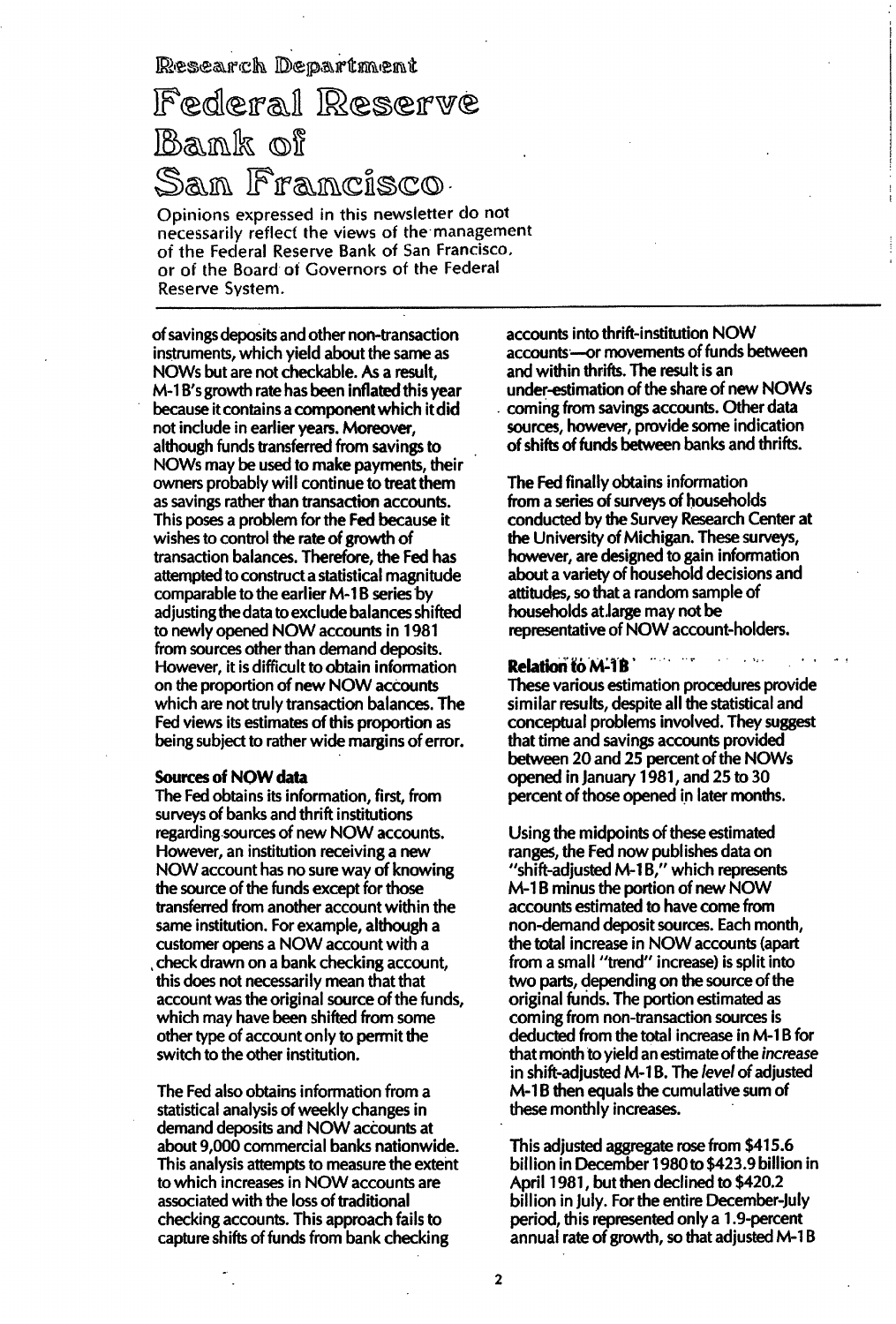

tell below the lower bound of the Fed's 1981 target range. By contrast, M-1B without a shift adjustment increased at a 6.0-percent annual rate between December and July.

Many analysts attribute the recent rise in interest rates, deceleration of inflation and reduction of real growth to this slowdown in M-1 B. Nonetheless, nominal GNP has risen substantially faster in 1981 than might have been expected from past relationships of money, income and interest rates. As we argued in the last Weekly Letter, statistical tests using shift-adjusted M-1 B data suggest that equations explaining this relation were much less successful in 1981 than in earlier periods.

This phenomenon may perhaps be explained in terms of a falling demand for money, which has permitted the economy to finance a substantial rise in the volume of transactions with only amodest increase in the stock of transaction balances. Last week, we argued that recent financial innovations, such as the growth of money-market mutual funds, might be involved in such a reduction of money demand.

Alternatively, this phenomenon may result from a faulty NOW-shift adjustment-in other words, less NOW-account money has come from non-transaction sources than is currently assumed. As we noted, the Fed's estimate of this proportion is subject to error, as shown by the fact that the Fed bases its adjustment on the midpoint of an estimated range. This suggests that the "true" stock of transaction balances may be greater than currently estimated-and that M-1 B may have grown faster this year than the estimated 1.9-percent annual rate. That is, rather than a falling demand for money, we may be experiencing a higher supply of money than suggested by the official data. However, this argument is weakened by the fact that the error may go in either direction.

#### Implications for policy

These two alternative explanations may have different implications for monetary policy in 1982. This reflects the fact that most of the shift of funds into NOW accounts will probably be completed by the end of 1981, whereas high interest rates could continue to induce financial innovations and reduce money demand for some time into the future.

Once the shift into NOWs is complete, this factor will no longer affect the observed monetary growth rate. Even a too high estimate of the share of NOW accounts coming from non-transaction balances would not significantly affect the estimated growth rate of M-1 B once the shift is complete, so that the Fed would have no need to alter previously announced targets for monetary growth in 1982. On the other hand, a downward shift in money demand, if continued into 1982, would imply not only less restrictiveness than projected in past targets, but also a continuation of that situation in the future. This would imply a need for downward adjustment of future targets.

At present, there appears to be no reliable way of judging which of these explanations is the correct one. However, both imply that the Fed should lower its targets for 1 981 . Federal Reserve Chairman Volcker recently announced that the Fed planned to aim for the lower bound of its 1981 target during the remainder of this year. Such a move would be dictated either by a downward shift in money demand or by a finding of error in the NOW-account adjustment. In the former case, any adjusted M-1 B growth rate is less restrictive than would have been true in the past. In the latter case, the appropriatelyadjusted supply of (M-1 B) money is growing more rapidly than currently estimated.

#### Brian Motley and John P. Judd